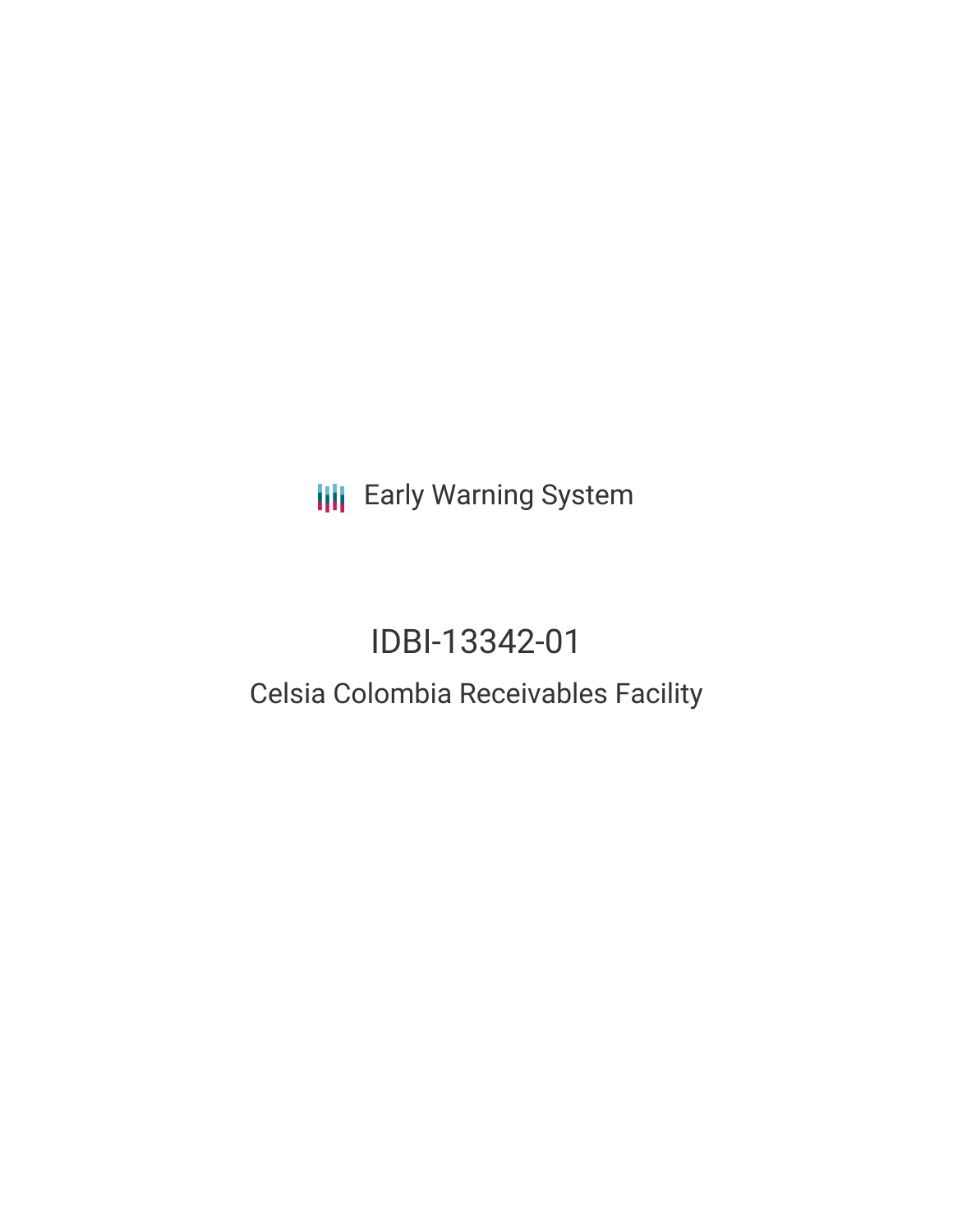

### **Quick Facts**

| <b>Countries</b>               | Colombia             |
|--------------------------------|----------------------|
| <b>Financial Institutions</b>  | IDB Invest (IDBI)    |
| <b>Status</b>                  | Approved             |
| <b>Bank Risk Rating</b>        | C                    |
| <b>Voting Date</b>             | 2020-12-18           |
| <b>Borrower</b>                | Celsia Colombia S.A. |
| <b>Sectors</b>                 | Finance              |
| <b>Investment Type(s)</b>      | Loan                 |
| <b>Investment Amount (USD)</b> | \$80.00 million      |
| <b>Loan Amount (USD)</b>       | \$80.00 million      |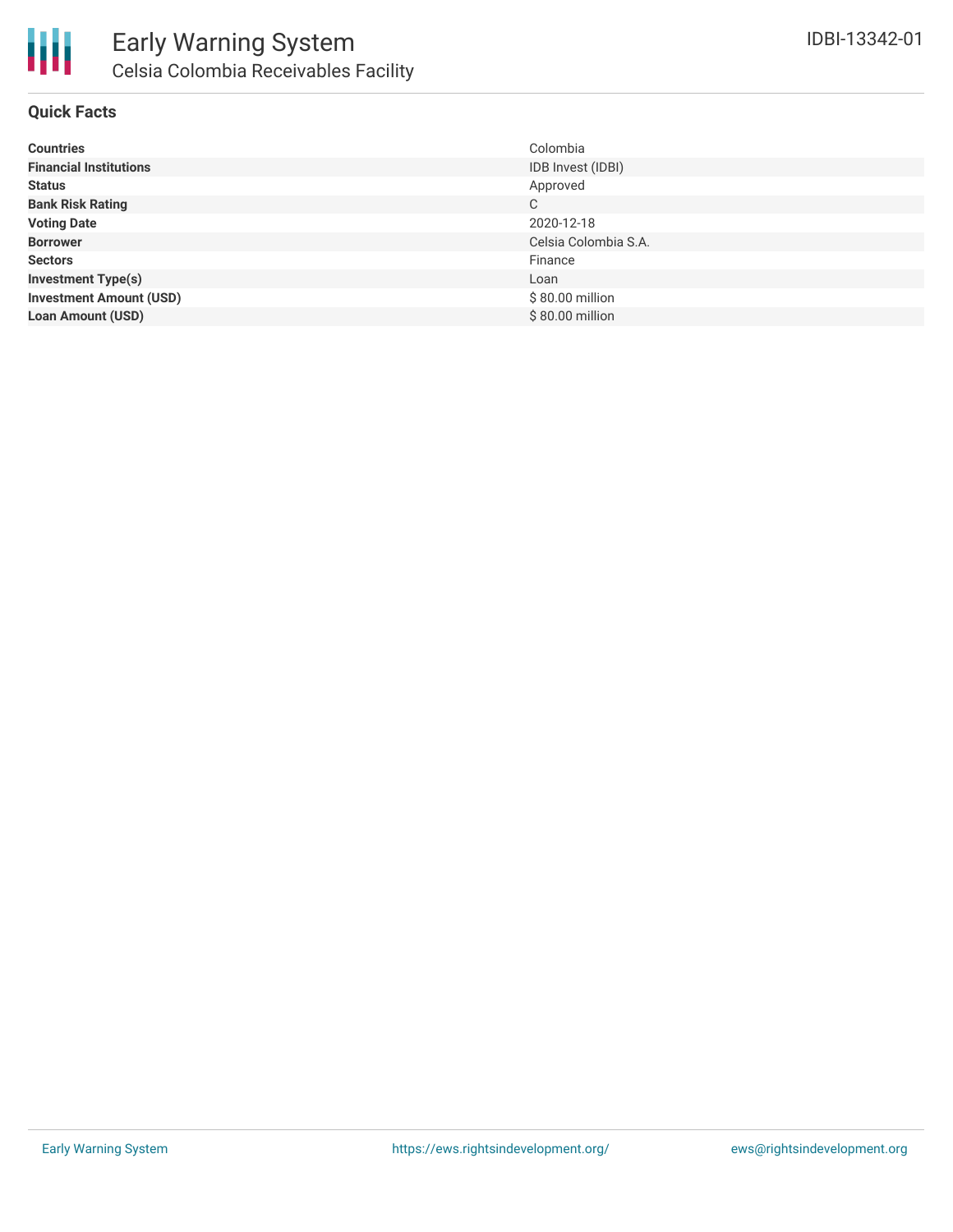

Ш

### **Project Description**

This transaction (the "Operation" or the "Transaction") consists of an uncommitted medium-term program provided by IDB Invest, which will be used to discount accounts receivable originated in the provision of services by Celsia Colombia S.A. ("Celsia", the "Company" or the "Client"). The Operation includes accounts receivable whose payment will be deferred due to the exceptional measures established by the Government of Colombia and adopted by the Company to mitigate the impact of COVID-19 on its customers.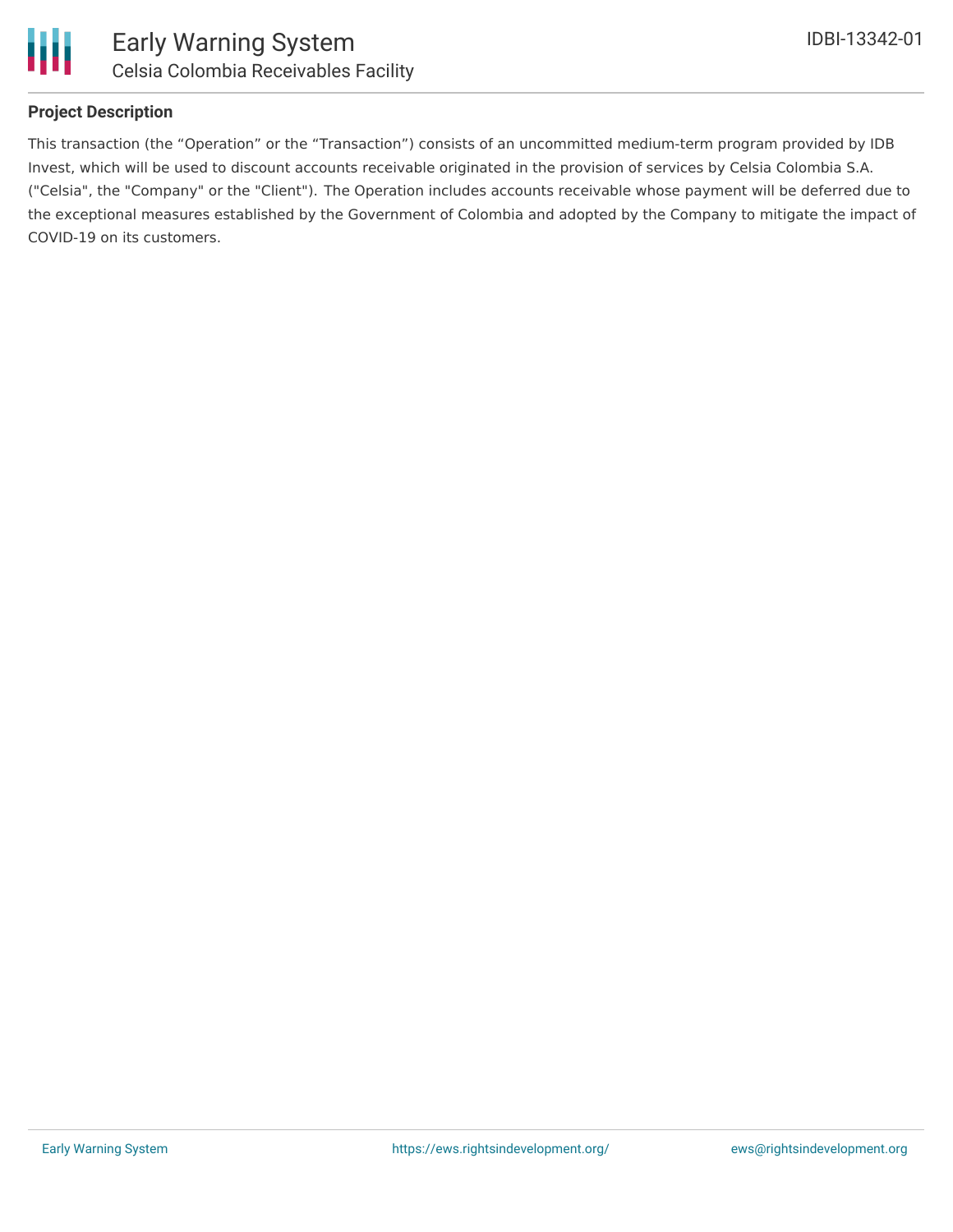

### **Investment Description**

• IDB Invest (IDBI)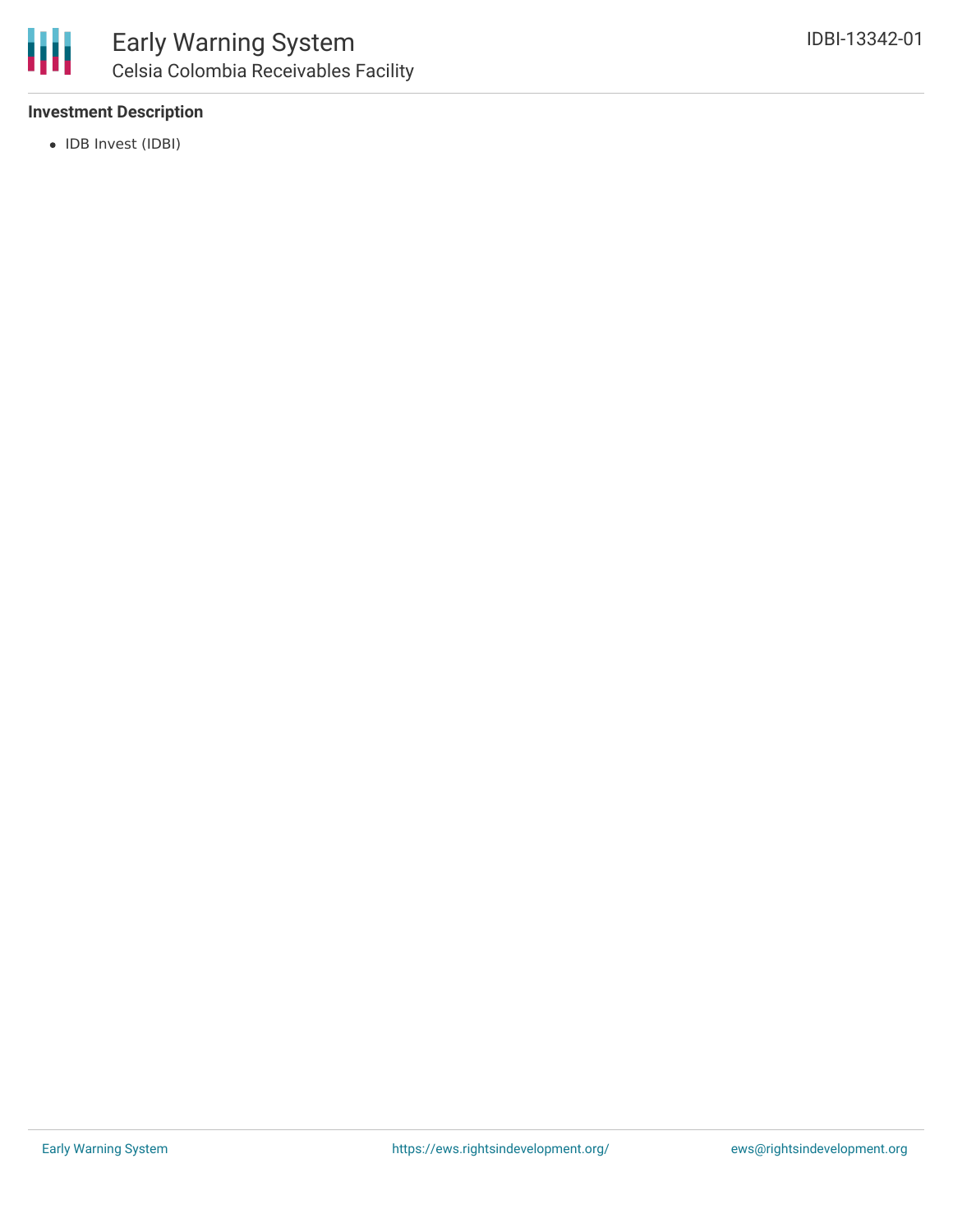

### Early Warning System Celsia Colombia Receivables Facility

| <b>Private Actor 1</b> | <b>Private Actor</b><br>1 Role | <b>Private Actor</b><br>Sector | <b>Relation</b>          | <b>Private Actor 2</b> | <b>Private Actor</b><br>2 Role | <b>Private Actor</b><br>2 Sector |  |
|------------------------|--------------------------------|--------------------------------|--------------------------|------------------------|--------------------------------|----------------------------------|--|
|                        |                                |                                | $\overline{\phantom{a}}$ | Celsia Colombia S.A.   | Contractor                     | Energy                           |  |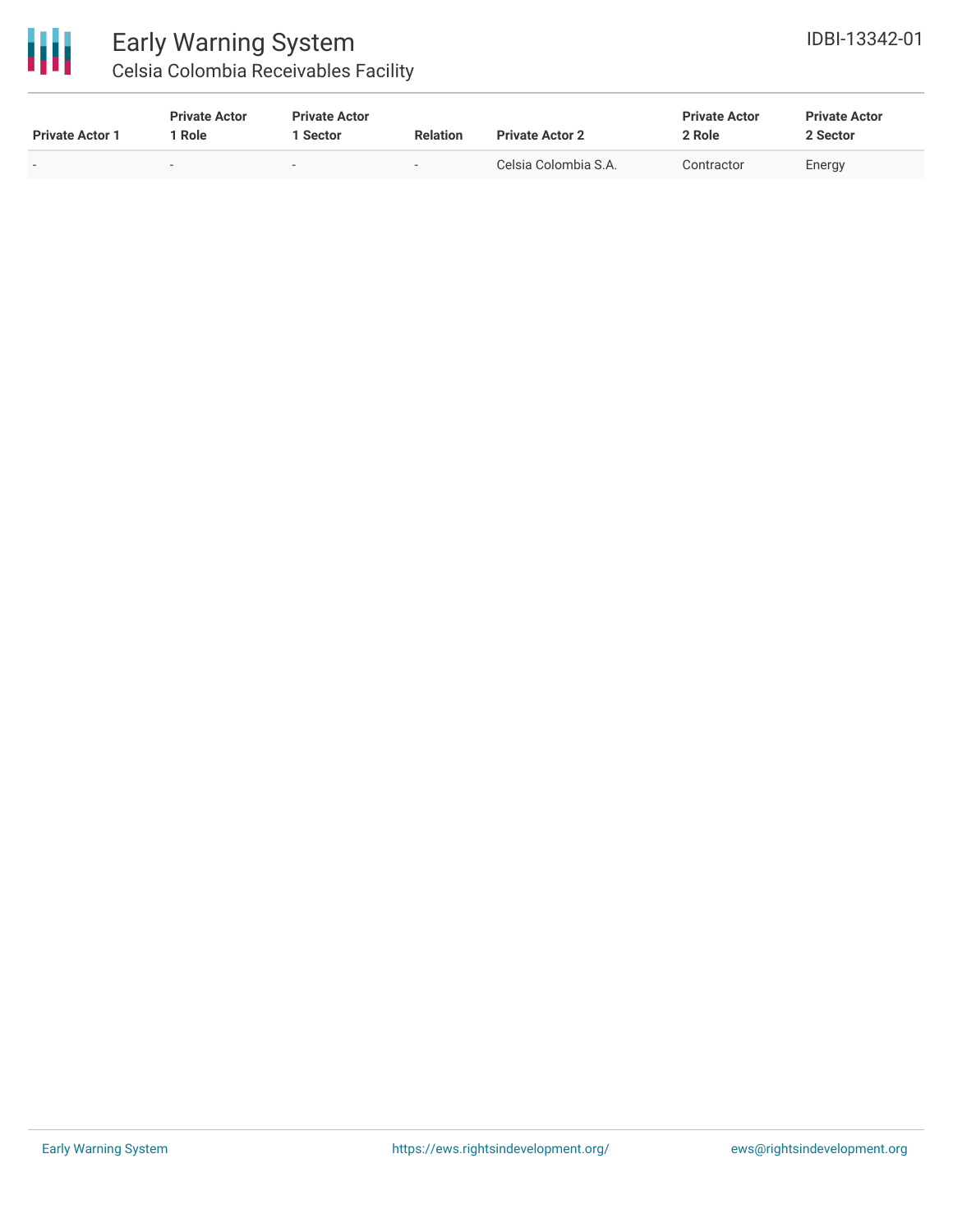### **Contact Information**

Nombre: Carlos Maro Isaza Londono Titulo: Lider finanzas corporativas Numero de telefono: +57 (4) 326 6600 ext. 14647 Correo electronico: cisaza@celsia.com

### ACCESS TO INFORMATION

You can submit a request for information disclosure at: https://www.iadb.org/en/access-information/information-request

### ACCOUNTABILITY MECHANISM OF IDB / IDB INVEST

The Independent Consultation and Investigation Mechanism (MICI) is the independent complaint mechanism and fact-finding body for people who have been or are likely to be adversely affected by an Inter-American Development Bank (IDB) or Inter-American Investment Corporation (IDB Invest)-funded project. If you submit a complaint to MICI, they may assist you in addressing the problems you raised through a dispute-resolution process with those implementing the project and/or through an investigation to assess whether the IDB or IDB Invest is following its own policies for preventing or mitigating harm to people or the environment. You can submit a complaint by sending an email to MICI@iadb.org. You can learn more about the MICI and how to file a complaint at http://www.iadb.org/en/mici/mici,1752.html (in English) or http://www.iadb.org/es/mici/mici,1752.html (Spanish).